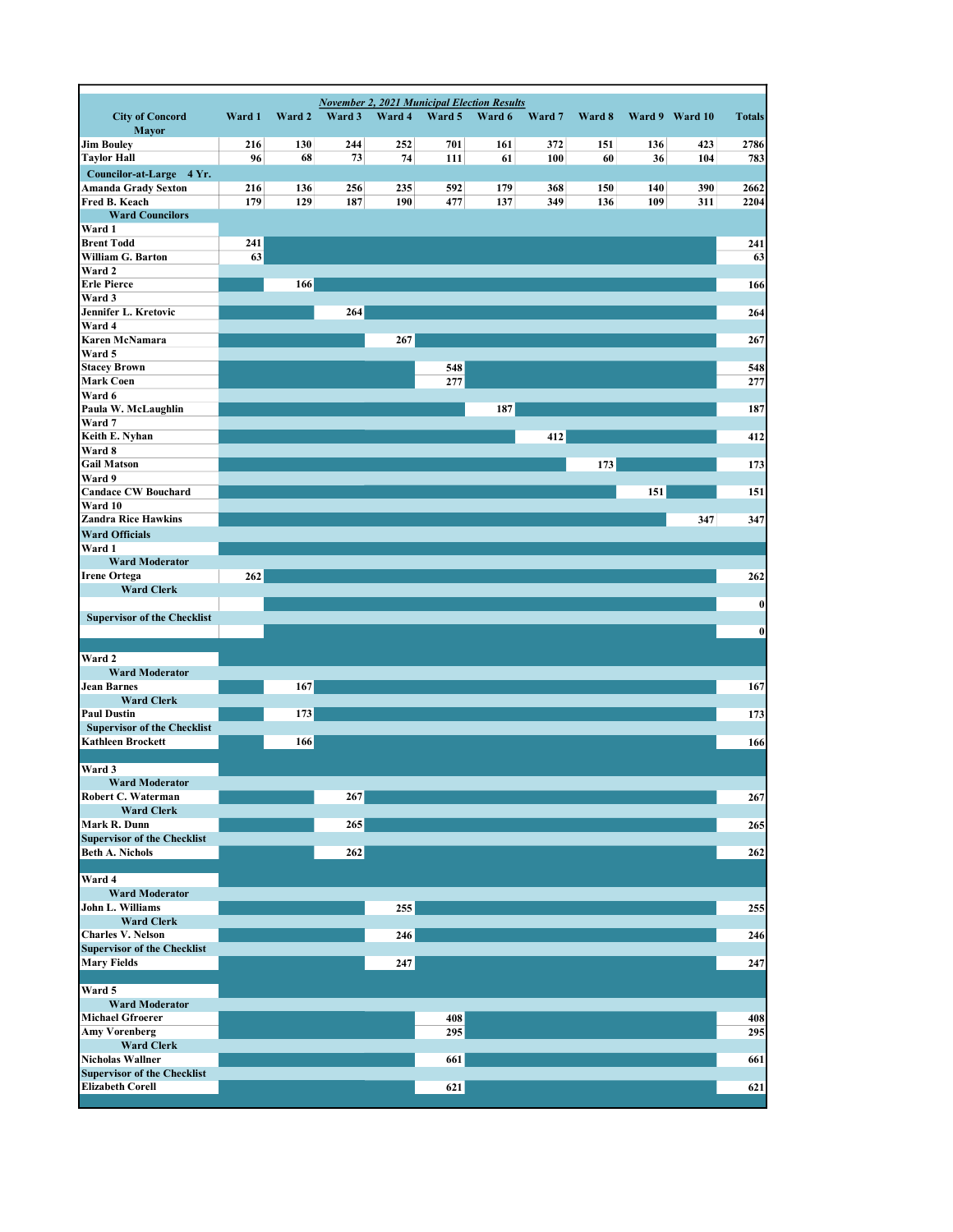| Ward 6                                                              |    |    |     |     |     |     |     |     |     |          |          |
|---------------------------------------------------------------------|----|----|-----|-----|-----|-----|-----|-----|-----|----------|----------|
| <b>Ward Moderator</b>                                               |    |    |     |     |     |     |     |     |     |          |          |
| <b>Sarah Chaffee</b>                                                |    |    |     |     |     | 192 |     |     |     |          | 192      |
| <b>Ward Clerk</b>                                                   |    |    |     |     |     |     |     |     |     |          |          |
| <b>Katherine Porter</b>                                             |    |    |     |     |     | 184 |     |     |     |          | 184      |
| <b>Supervisor of the Checklist</b>                                  |    |    |     |     |     |     |     |     |     |          |          |
| Paul F. Coddington, Jr.                                             |    |    |     |     |     | 74  |     |     |     |          | 74       |
| <b>Lydea Irwin</b>                                                  |    |    |     |     |     | 110 |     |     |     |          | 110      |
|                                                                     |    |    |     |     |     |     |     |     |     |          |          |
| Ward 7                                                              |    |    |     |     |     |     |     |     |     |          |          |
| <b>Ward Moderator</b>                                               |    |    |     |     |     |     |     |     |     |          |          |
| Dennis J. Thivierge                                                 |    |    |     |     |     |     | 401 |     |     |          | 401      |
| <b>Ward Clerk</b>                                                   |    |    |     |     |     |     |     |     |     |          |          |
| Eric Feldbaum                                                       |    |    |     |     |     |     | 389 |     |     |          | 389      |
| <b>Supervisor of the Checklist</b>                                  |    |    |     |     |     |     |     |     |     |          |          |
|                                                                     |    |    |     |     |     |     |     |     |     |          | $\bf{0}$ |
|                                                                     |    |    |     |     |     |     |     |     |     |          |          |
| Ward 8<br><b>Ward Moderator</b>                                     |    |    |     |     |     |     |     |     |     |          |          |
| <b>Jeffrey Lewis</b>                                                |    |    |     |     |     |     |     |     |     |          | 172      |
| <b>Ward Clerk</b>                                                   |    |    |     |     |     |     |     | 172 |     |          |          |
|                                                                     |    |    |     |     |     |     |     |     |     |          |          |
| <b>Supervisor of the Checklist</b>                                  |    |    |     |     |     |     |     |     |     |          | $\bf{0}$ |
|                                                                     |    |    |     |     |     |     |     |     |     |          | $\bf{0}$ |
|                                                                     |    |    |     |     |     |     |     |     |     |          |          |
| Ward 9                                                              |    |    |     |     |     |     |     |     |     |          |          |
| <b>Ward Moderator</b>                                               |    |    |     |     |     |     |     |     |     |          |          |
| <b>Stephen Ludwick</b>                                              |    |    |     |     |     |     |     |     | 150 |          | 150      |
| <b>Ward Clerk</b>                                                   |    |    |     |     |     |     |     |     |     |          |          |
| <b>Melissa Sewade</b>                                               |    |    |     |     |     |     |     |     | 148 |          | 148      |
| <b>Supervisor of the Checklist</b>                                  |    |    |     |     |     |     |     |     |     |          |          |
| <b>Katherine D. Rogers</b>                                          |    |    |     |     |     |     |     |     | 143 |          | 143      |
|                                                                     |    |    |     |     |     |     |     |     |     |          |          |
| Ward 10                                                             |    |    |     |     |     |     |     |     |     |          |          |
| <b>Ward Moderator</b>                                               |    |    |     |     |     |     |     |     |     |          |          |
| <b>Jae Whitelaw</b>                                                 |    |    |     |     |     |     |     |     |     |          | 414      |
| <b>Ward Clerk</b>                                                   |    |    |     |     |     |     |     |     |     |          |          |
| <b>Howard E. Roundy</b>                                             |    |    |     |     |     |     |     |     |     |          | 386      |
| <b>Supervisor of the Checklist</b>                                  |    |    |     |     |     |     |     |     |     |          |          |
| <b>Gregg William Gilbert</b>                                        |    |    |     |     |     |     |     |     |     |          |          |
|                                                                     |    |    |     |     |     |     |     |     |     | 0        | 109      |
| <b>Katherine Robert</b>                                             |    |    |     |     |     |     |     |     |     | $\bf{0}$ | 256      |
| <b>Concord School District</b>                                      |    |    |     |     |     |     |     |     |     |          |          |
| <b>Charter Commission</b>                                           |    |    |     |     |     |     |     |     |     |          |          |
| At-Large                                                            |    |    |     |     |     |     |     |     |     |          |          |
|                                                                     | 32 | 68 | 183 | 178 | 563 | 129 | 285 | 98  | 95  | 300      | 1931     |
| <b>Clinton Cogswell</b>                                             | 26 | 67 | 186 | 183 | 530 | 111 | 292 | 108 | 100 | 320      | 1923     |
| Elizabeth "Betty" Hoadley                                           | 35 | 86 | 191 | 202 | 516 | 154 | 309 | 126 | 112 | 326      | 2057     |
| <b>William Ardinger</b><br>Roy R. Schweiker                         | 12 | 46 | 58  | 60  | 85  | 48  | 91  | 58  | 35  | 92       | 585      |
| Robert C. Washburn                                                  | 19 | 68 | 127 | 94  | 206 | 81  | 165 | 102 | 57  | 174      | 1093     |
| <b>Concord School District</b>                                      |    |    |     |     |     |     |     |     |     |          |          |
| <b>Charter Commission</b>                                           |    |    |     |     |     |     |     |     |     |          |          |
| <b>District A</b>                                                   |    |    |     |     |     |     |     |     |     |          |          |
| Three Year Term - Wards 1,                                          |    |    |     |     |     |     |     |     |     |          |          |
| 2, 3 & 4                                                            |    |    |     |     |     |     |     |     |     |          |          |
| <b>Tom Croteau</b>                                                  | 30 | 66 | 167 | 155 |     |     |     |     |     |          | 418      |
| <b>Matthew T. Fisk</b>                                              | 12 | 39 | 67  | 65  |     |     |     |     |     |          | 183      |
| <b>Tracev E. Lesser</b>                                             | 26 | 63 | 128 | 130 |     |     |     |     |     |          | 347      |
| <b>Patrice Myers</b>                                                | 10 | 36 | 39  | 41  |     |     |     |     |     |          | 126      |
| <b>Benton "Chick" Smith</b>                                         | 13 | 33 | 81  | 65  |     |     |     |     |     |          | 192      |
| <b>Concord School District</b>                                      |    |    |     |     |     |     |     |     |     |          |          |
| <b>Charter Commission</b>                                           |    |    |     |     |     |     |     |     |     |          |          |
| <b>District B</b>                                                   |    |    |     |     |     |     |     |     |     |          |          |
|                                                                     |    |    |     |     |     |     |     |     |     |          |          |
| 6 & 7                                                               |    |    |     |     |     |     |     |     |     |          |          |
|                                                                     |    |    |     |     | 558 | 148 | 339 |     |     |          | 1045     |
| <b>Nancy Kane</b>                                                   |    |    |     |     | 500 | 156 | 349 |     |     |          | 1005     |
| <b>Concord School District</b><br><b>Charter Commission</b>         |    |    |     |     |     |     |     |     |     |          |          |
| District C                                                          |    |    |     |     |     |     |     |     |     |          |          |
| Three Year Term - Wards 8,                                          |    |    |     |     |     |     |     |     |     |          |          |
| 9 & 10                                                              |    |    |     |     |     |     |     |     |     |          |          |
| <b>Cathryn Vaughn</b>                                               |    |    |     |     |     |     |     | 144 | 126 | 332      | 602      |
| Three Year Term - Wards 5,<br>Wilbur "Bill" Glahn<br>Eric M. Weiner |    |    |     |     |     |     |     | 130 | 101 | 267      | 498      |
| <b>Concord School District</b>                                      |    |    |     |     |     |     |     |     |     |          |          |
| <b>Board of Education</b>                                           |    |    |     |     |     |     |     |     |     |          |          |
| <b>Three Year Term</b><br>Pamela M. Walsh                           |    |    |     |     |     |     |     |     |     |          |          |